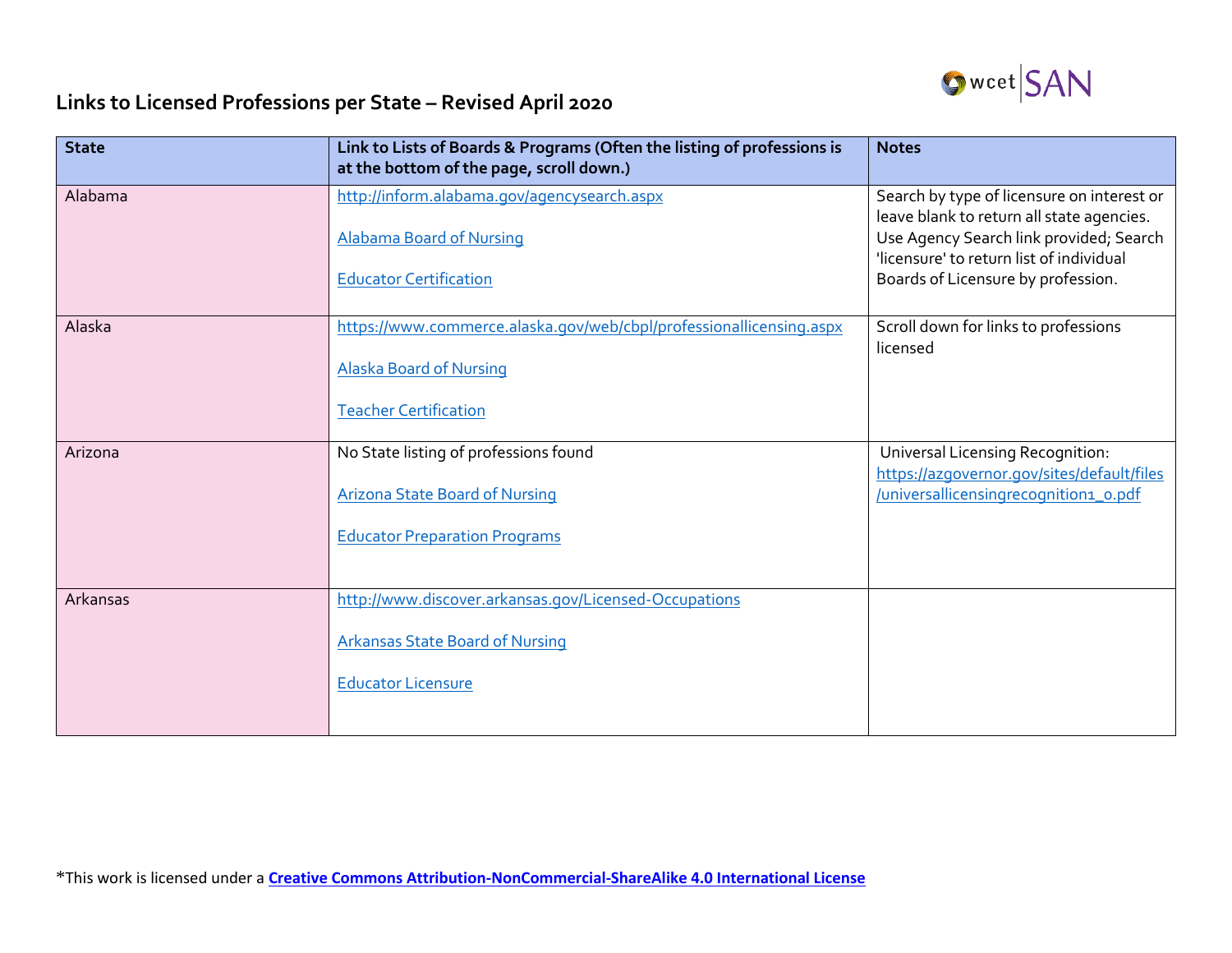| <b>State</b> | $\mid$ Link to Lists of Boards & Programs (Often the listing of professions is | <b>Notes</b> |
|--------------|--------------------------------------------------------------------------------|--------------|
|              | $\vert$ at the bottom of the page, scroll down.)                               |              |

| California           | http://www.dca.ca.gov/about_dca/entities.shtml                                       |  |
|----------------------|--------------------------------------------------------------------------------------|--|
|                      | <b>California Board of Registered Nursing</b>                                        |  |
|                      | <b>Commission on Teacher Credentialing</b>                                           |  |
|                      |                                                                                      |  |
| Colorado             | https://www.colorado.gov/pacific/dora/boards_programs                                |  |
|                      | Board of Nursing - Colorado Department of Regulatory Agencies                        |  |
|                      | <b>Colorado Department of Education - Preparation</b>                                |  |
|                      |                                                                                      |  |
| Connecticut          | <b>Boards and Commissions:</b><br>http://www.ct.gov/dcp/cwp/view.asp?a=1624&g=275772 |  |
|                      | Department of Public Health - Board Examiners for Nursing                            |  |
|                      | Department of Education - Teachers and Administrators                                |  |
| Delaware             | http://dpr.delaware.gov/                                                             |  |
|                      | <b>Board of Nursing</b>                                                              |  |
|                      | Department of Education - Educator Preparation Home Page                             |  |
| District of Columbia | https://dcra.dc.gov/node/1408686                                                     |  |
|                      | DC Health - Board of Nursing                                                         |  |
|                      | <b>Educator Credentialing</b>                                                        |  |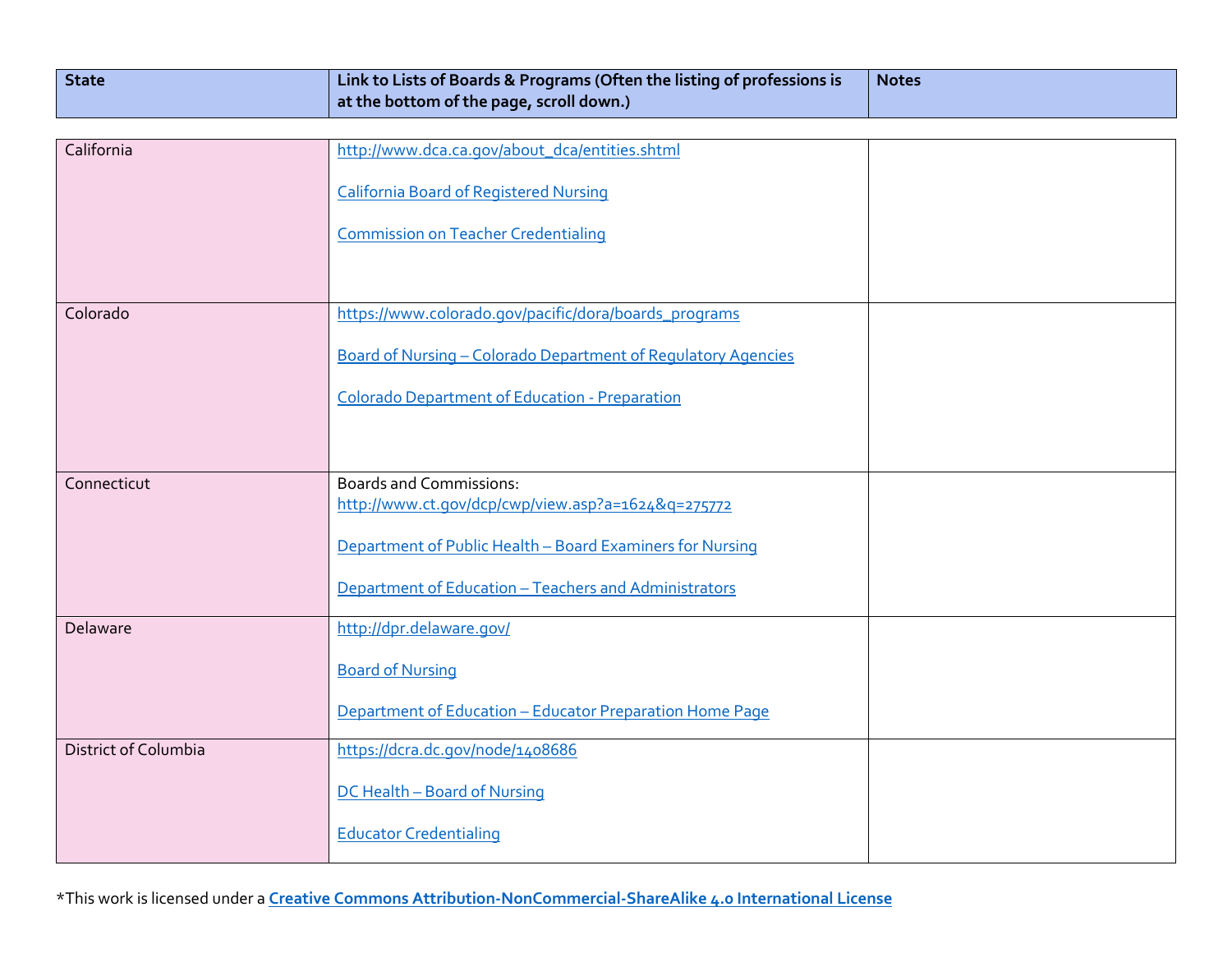| State | Link to Lists of Boards & Programs (Often the listing of professions is | <b>Notes</b> |
|-------|-------------------------------------------------------------------------|--------------|
|       | $\mid$ at the bottom of the page, scroll down.)                         |              |

| Florida | http://dos.myflorida.com/library-archives/research/florida-<br>information/government/state-resources/professional-licensing/ |  |
|---------|-------------------------------------------------------------------------------------------------------------------------------|--|
|         | <b>Board of Nursing</b>                                                                                                       |  |
|         | Department of Education - Educator Certification                                                                              |  |
| Georgia | http://sos.ga.gov/index.php/licensing/online_licensure_applications                                                           |  |
|         | <b>Board of Nursing</b>                                                                                                       |  |
|         | <b>Georgia Professional Standards Commission Educator Preparation</b>                                                         |  |
| Guam    | No State listing of professions found                                                                                         |  |
|         | Board of Nursing Examiners--working site not found.                                                                           |  |
|         | <b>Teacher Education not found</b>                                                                                            |  |
| Hawaii  | http://cca.hawaii.gov/pvl/                                                                                                    |  |
|         | <b>Board of Nursing</b>                                                                                                       |  |
|         | Hawaii Teacher Standards Board                                                                                                |  |
|         |                                                                                                                               |  |
| Idaho   | https://www.idaho.gov/business/professional-licenses/                                                                         |  |
|         | <b>Board of Nursing</b>                                                                                                       |  |
|         | <b>Teacher Certification</b>                                                                                                  |  |
|         |                                                                                                                               |  |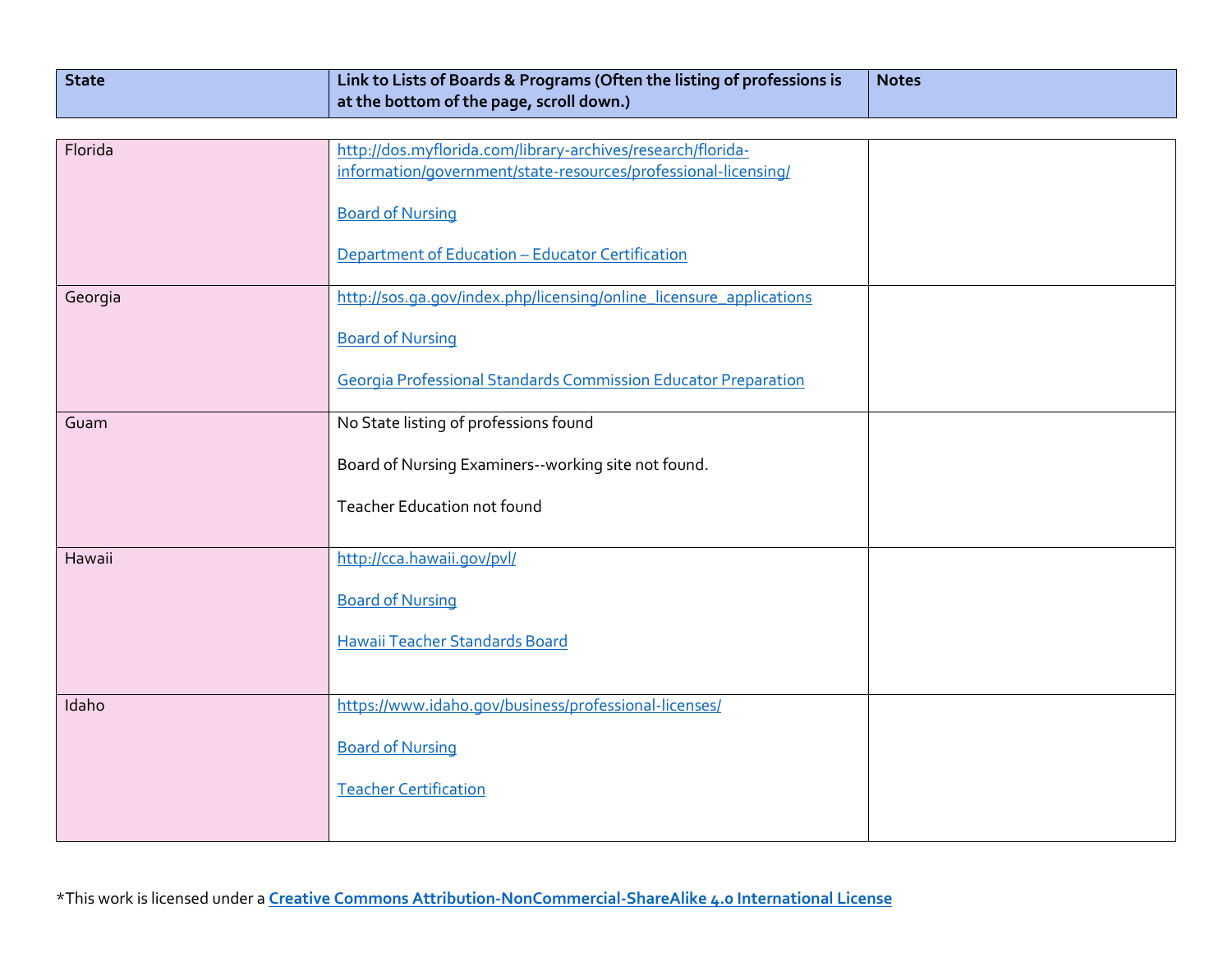| <b>State</b> | $\mid$ Link to Lists of Boards & Programs (Often the listing of professions is | <b>Notes</b> |
|--------------|--------------------------------------------------------------------------------|--------------|
|              | $\mid$ at the bottom of the page, scroll down.)                                |              |

| Illinois  | http://www.idfpr.com/profs/proflist.asp                                |                                                                                      |
|-----------|------------------------------------------------------------------------|--------------------------------------------------------------------------------------|
|           |                                                                        |                                                                                      |
|           | Illinois Department of Financial and Professional Regulations - Nurses |                                                                                      |
|           |                                                                        |                                                                                      |
|           | <b>State Board of Education- Educator Licensure</b>                    |                                                                                      |
|           |                                                                        |                                                                                      |
| Indiana   | http://www.in.gov/pla/boards.htm                                       |                                                                                      |
|           |                                                                        |                                                                                      |
|           | <b>State Board of Nursing</b>                                          |                                                                                      |
|           | Department of Education - REPA Educator Standards                      |                                                                                      |
|           |                                                                        |                                                                                      |
| lowa      | https://www.iowa.gov/business/licenses-and-permits                     |                                                                                      |
|           |                                                                        |                                                                                      |
|           | <b>Board of Nursing</b>                                                |                                                                                      |
|           |                                                                        |                                                                                      |
|           | <b>Board of Educational Examiners</b>                                  |                                                                                      |
|           |                                                                        |                                                                                      |
| Kansas    | https://www.ksbtp.ks.gov/                                              | Click Professions tab at top of page for<br>pull down menu that lists some technical |
|           | <b>Board of Nursing</b>                                                | professions that are licensed in Kansas                                              |
|           |                                                                        | under this agency.                                                                   |
|           | Department of Education - Teacher Licensure and Accreditation          |                                                                                      |
|           |                                                                        |                                                                                      |
| Kentucky  | http://dop.ky.gov/Pages/default.aspx                                   |                                                                                      |
|           | <b>Board of Nursing</b>                                                |                                                                                      |
|           |                                                                        |                                                                                      |
|           | Division of Educator Preparation, Assessment, and Internship           |                                                                                      |
|           |                                                                        |                                                                                      |
|           |                                                                        |                                                                                      |
| Louisiana | https://www.louisiana.gov/licenses/                                    |                                                                                      |
|           | <b>Board of Nursing</b>                                                |                                                                                      |
|           |                                                                        |                                                                                      |
|           |                                                                        |                                                                                      |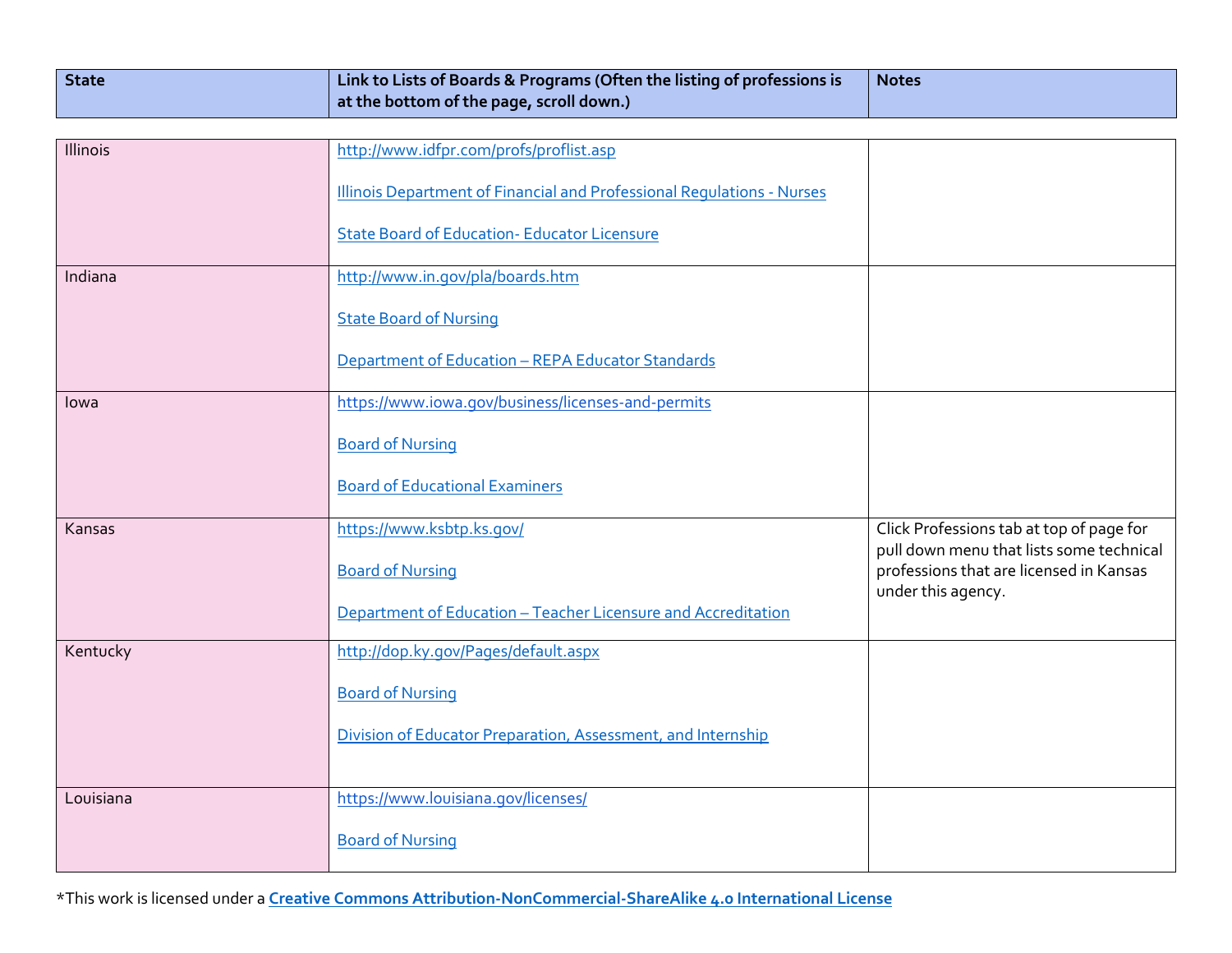| State | Link to Lists of Boards & Programs (Often the listing of professions is | <b>Notes</b> |
|-------|-------------------------------------------------------------------------|--------------|
|       | $\mid$ at the bottom of the page, scroll down.)                         |              |

|               | Teach Louisiana                                                   |  |
|---------------|-------------------------------------------------------------------|--|
|               |                                                                   |  |
|               |                                                                   |  |
| Maine         | https://www.maine.gov/pfr/professionallicensing/professions.html  |  |
|               | <b>Board of Nursing</b>                                           |  |
|               | Maine Department of Education - Certification & Credentialing     |  |
| Maryland      | https://www.dllr.state.md.us/license/                             |  |
|               | <b>Board of Nursing</b>                                           |  |
|               | Division of Educator Certification and Program Approval           |  |
|               |                                                                   |  |
| Massachusetts | http://www.mass.gov/ocabr/government/oca-agencies/dpl-lp/         |  |
|               | <b>Board of Registration in Nursing</b>                           |  |
|               | <b>Educator Preparation Programs Directory</b>                    |  |
| Michigan      | https://www.michigan.gov/statelicensesearch/0,3270,7-180-24786--- |  |
|               | ,oo.html                                                          |  |
|               | <b>Board of Nursing</b>                                           |  |
|               | <b>Teacher Certification</b>                                      |  |
|               |                                                                   |  |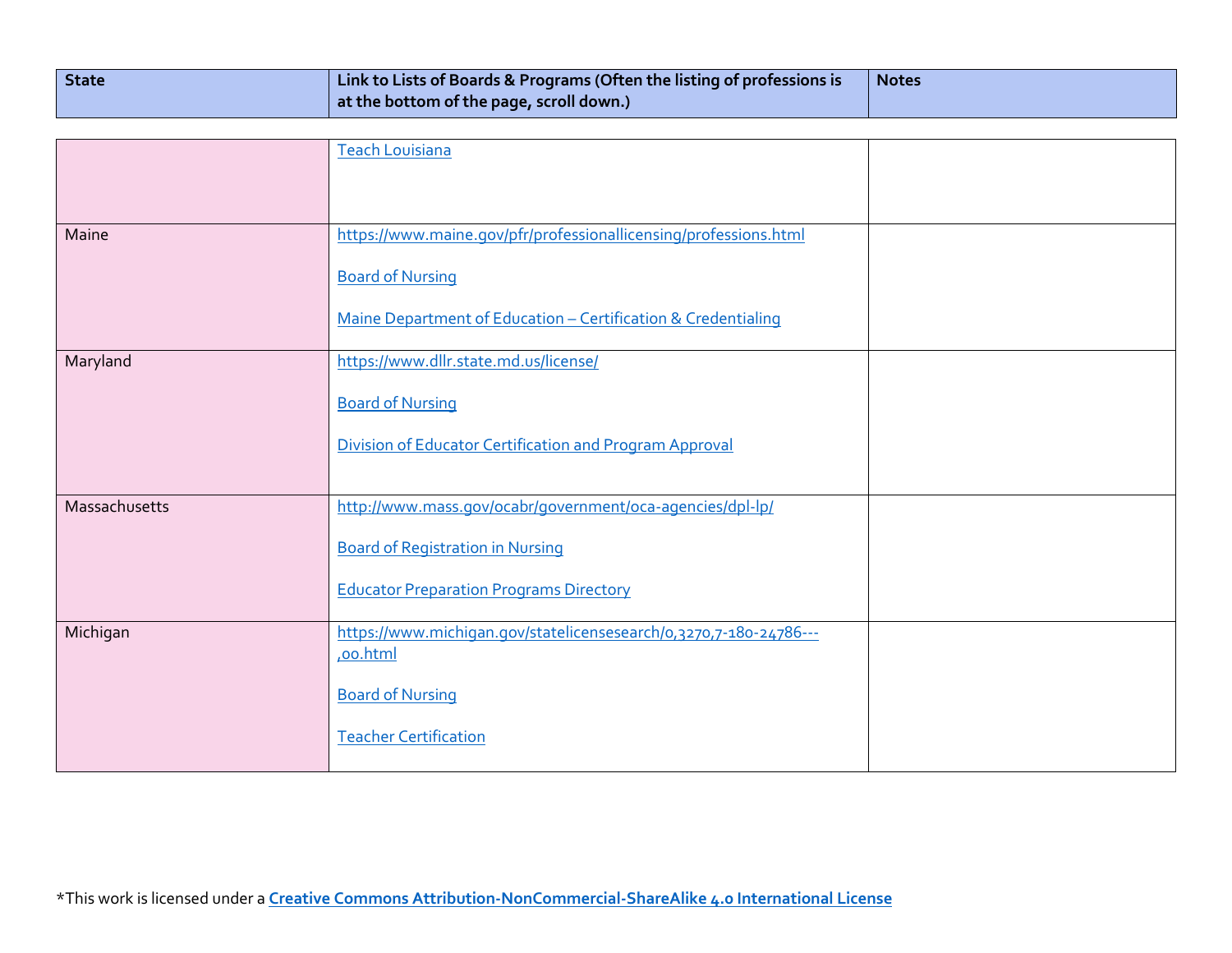| State | $\mid$ Link to Lists of Boards & Programs (Often the listing of professions is | <b>Notes</b> |
|-------|--------------------------------------------------------------------------------|--------------|
|       | $\vert$ at the bottom of the page, scroll down.)                               |              |

| Minnesota   | https://mn.gov/boards/                                            |                                                    |
|-------------|-------------------------------------------------------------------|----------------------------------------------------|
|             | <b>Board of Nursing</b>                                           |                                                    |
|             | Professional Educator Licensing and Standards Board - Licensure   |                                                    |
|             | <b>Requirements</b>                                               |                                                    |
| Mississippi | https://www.ms.gov/Business/Professional_Licenses                 |                                                    |
|             | http://msdh.ms.gov/msdhsite/_static/30,0,82.html - Dept of Health |                                                    |
|             | <b>Board of Nursing</b>                                           |                                                    |
|             | <b>Educator Licensure</b>                                         |                                                    |
| Missouri    | https://pr.mo.gov/professions.asp                                 |                                                    |
|             | <b>Board of Nursing</b>                                           |                                                    |
|             | <b>Educator Preparation</b>                                       |                                                    |
|             |                                                                   |                                                    |
| Montana     | http://bsd.dli.mt.gov/license/who can renew                       | Use the drop down for Choose a Board or<br>Program |
|             | <b>Board of Nursing</b>                                           |                                                    |
|             | Office of Public Instruction - Educator Preparation               |                                                    |
| Nebraska    | http://nebraskaccess.ne.gov/professionaloccupationallicenses.asp  |                                                    |
|             | <b>Nurse Licensing</b>                                            |                                                    |
|             | <b>Educator Certification</b>                                     |                                                    |
|             |                                                                   |                                                    |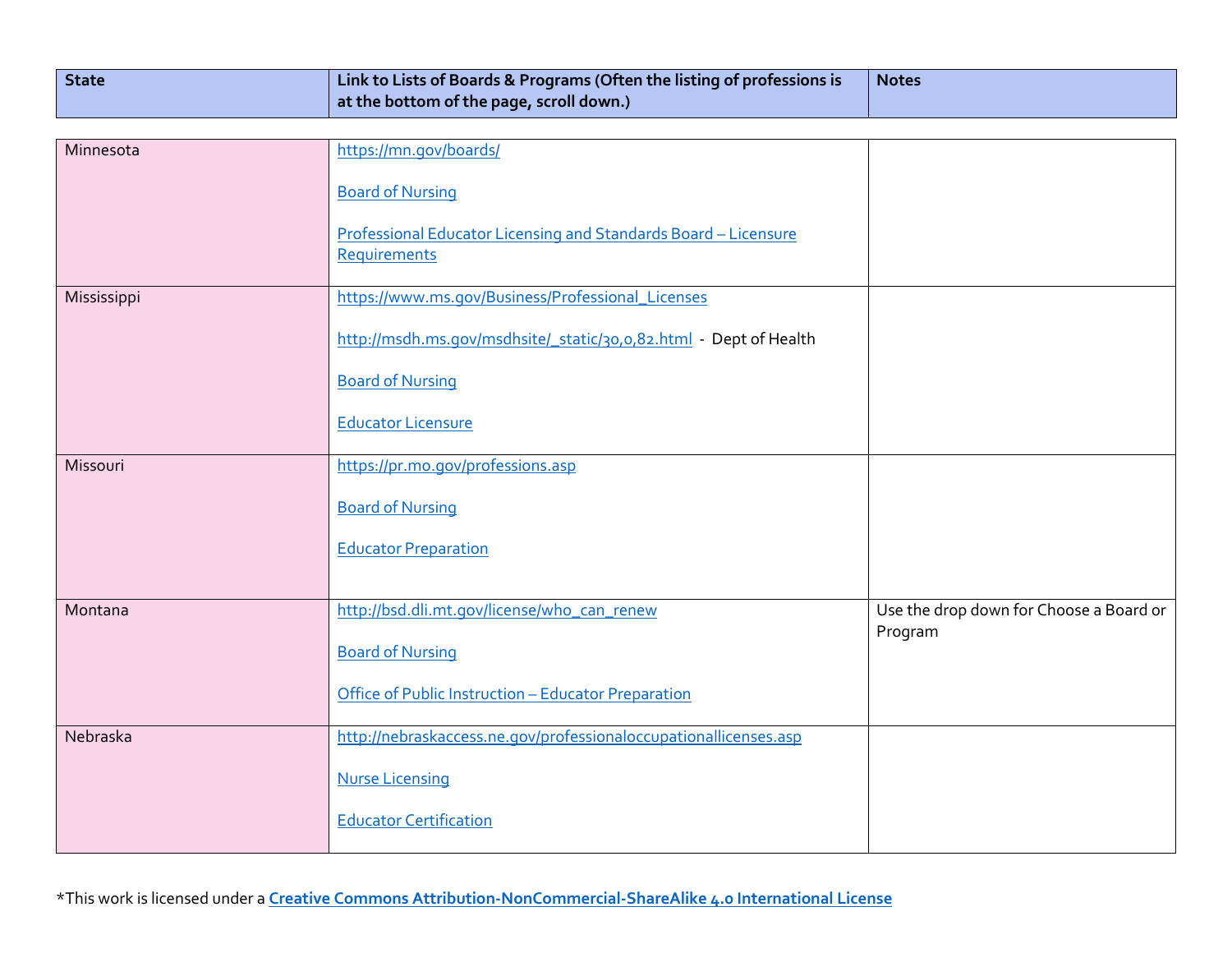| <b>State</b> | Link to Lists of Boards & Programs (Often the listing of professions is | <b>Notes</b> |
|--------------|-------------------------------------------------------------------------|--------------|
|              | at the bottom of the page, scroll down.)                                |              |

| Nevada            | No State listing of professions found                               |                                                                                  |
|-------------------|---------------------------------------------------------------------|----------------------------------------------------------------------------------|
|                   | <b>Board of Nursing</b>                                             |                                                                                  |
|                   | <b>Educator Preparation</b>                                         |                                                                                  |
| New Hampshire     | https://www.oplc.nh.gov/                                            |                                                                                  |
|                   | <b>Board of Nursing</b>                                             |                                                                                  |
|                   | <b>Professional Educator Preparation Program Approval</b>           |                                                                                  |
|                   |                                                                     |                                                                                  |
| New Jersey        | https://www.njconsumeraffairs.gov/Pages/Applying-For-A-License.aspx |                                                                                  |
|                   | <b>Board of Nursing</b>                                             |                                                                                  |
|                   | <b>Teacher Certification &amp; Induction</b>                        |                                                                                  |
|                   |                                                                     |                                                                                  |
| <b>New Mexico</b> | http://www.rld.state.nm.us/boards/                                  | Listing of the individual boards is on the                                       |
|                   | <b>Board of Nursing</b>                                             | left navigation from this link under<br><b>Individual Boards and Commissions</b> |
|                   | <b>Teaching - Licensure</b>                                         |                                                                                  |
|                   |                                                                     |                                                                                  |
| New York          | http://www.op.nysed.gov/prof/                                       |                                                                                  |
|                   | Office of the Professions - Nursing                                 |                                                                                  |
|                   | College and University Evaluation - Program Registration            |                                                                                  |
|                   |                                                                     |                                                                                  |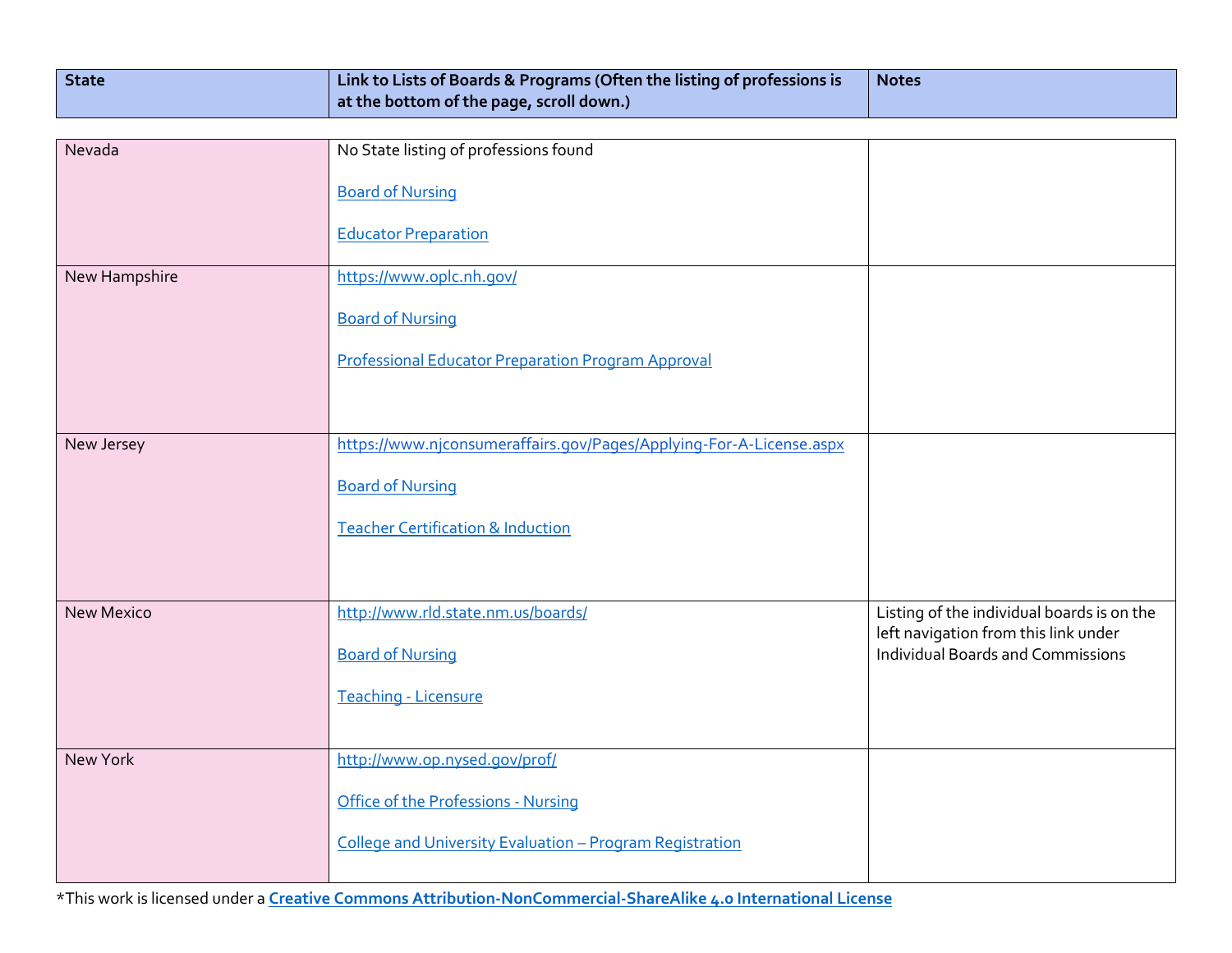| State | Link to Lists of Boards & Programs (Often the listing of professions is | <b>Notes</b> |
|-------|-------------------------------------------------------------------------|--------------|
|       | $\mid$ at the bottom of the page, scroll down.)                         |              |

| North Carolina           | https://www.ncbold.com/splash                                           |                                         |
|--------------------------|-------------------------------------------------------------------------|-----------------------------------------|
|                          |                                                                         |                                         |
|                          | <b>Board of Nursing</b>                                                 |                                         |
|                          | <b>Professional Educator's Licensure</b>                                |                                         |
| North Dakota             | https://www.aq.ndsu.edu/lead/business-reports-forms-and-licenses-       |                                         |
|                          | required-in-the-state-of-north-dakota/licenses-required-of-individuals- |                                         |
|                          | by-the-state-of-north-dakota                                            |                                         |
|                          | <b>Board of Nursing</b>                                                 |                                         |
|                          |                                                                         |                                         |
|                          | <b>Teacher Education Standards</b>                                      |                                         |
| Northern Mariana Islands | Board of Professional Licensing/HealthCare Professional Licensing Board |                                         |
|                          |                                                                         |                                         |
|                          | Board of Nursing not found                                              |                                         |
|                          | <b>Teacher Education not found</b>                                      |                                         |
|                          |                                                                         |                                         |
| Ohio                     | http://business.ohio.gov/licensing/                                     | Certification and Licensure Dictionary- |
|                          | <b>Board of Nursing</b>                                                 | <b>Dept of Education</b>                |
|                          |                                                                         |                                         |
|                          | <b>Educator Licenses</b>                                                |                                         |
|                          |                                                                         |                                         |
|                          |                                                                         |                                         |
| Oklahoma                 | https://www.ok.gov/oesc/Labor_Market/Occupational_Employment_Stat       |                                         |
|                          | istics/Oklahoma_Licensed_and_Certified_Occupations/index.html           |                                         |
|                          | <b>Board of Nursing</b>                                                 |                                         |
|                          |                                                                         |                                         |
|                          | <b>Teacher Certification</b>                                            |                                         |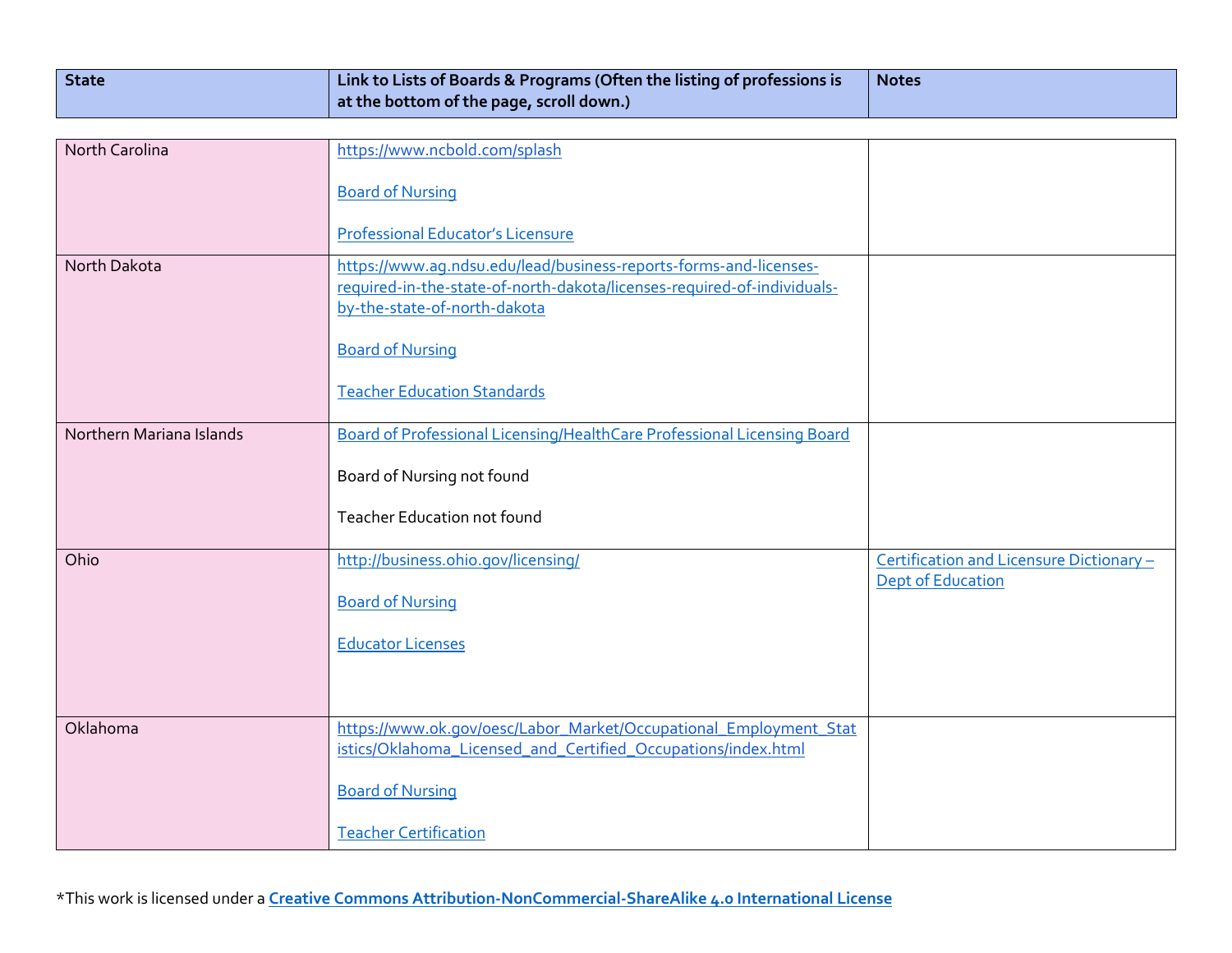| State | $\mid$ Link to Lists of Boards & Programs (Often the listing of professions is | <b>Notes</b> |
|-------|--------------------------------------------------------------------------------|--------------|
|       | $\mid$ at the bottom of the page, scroll down.)                                |              |

| Oregon             | http://www.oregon.gov/Pages/licenses.aspx                  |  |
|--------------------|------------------------------------------------------------|--|
|                    | <b>Board of Nursing</b>                                    |  |
|                    | <b>Teacher Standards and Practices Commission</b>          |  |
|                    |                                                            |  |
| Pennsylvania       | https://www.mylicense.pa.gov/                              |  |
|                    | <b>Board of Nursing</b>                                    |  |
|                    | <b>Become an Educator</b>                                  |  |
|                    |                                                            |  |
| <b>Puerto Rico</b> | https://www.estado.pr.gov/en/appointments-of-the-governor/ |  |
|                    | <b>Nursing Board (contact info)</b>                        |  |
|                    | <b>Board of Education</b>                                  |  |
|                    |                                                            |  |
| Rhode Island       | https://www.ri.gov/Licensing/                              |  |
|                    | Department of Health - Nursing                             |  |
|                    | <b>Getting Certified in Rhode Island - Teaching</b>        |  |
| South Carolina     | https://llr.sc.gov/professions.aspx                        |  |
|                    | <b>Board of Nursing</b>                                    |  |
|                    | <b>Educator Preparation</b>                                |  |
|                    |                                                            |  |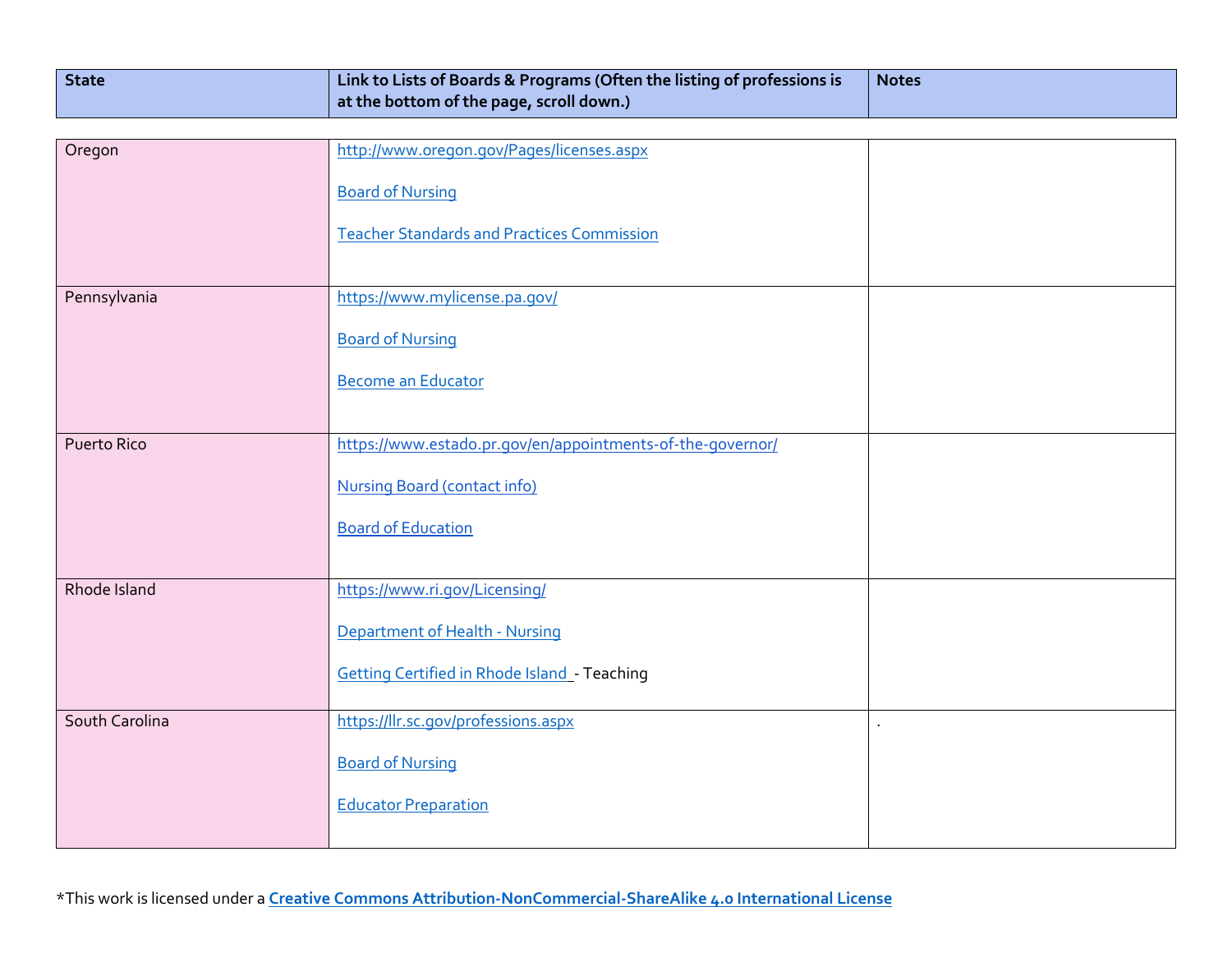| State | Link to Lists of Boards & Programs (Often the listing of professions is | <b>Notes</b> |
|-------|-------------------------------------------------------------------------|--------------|
|       | at the bottom of the page, scroll down.)                                |              |

| South Dakota      | http://dlr.sd.qov/btp/                                                    |  |
|-------------------|---------------------------------------------------------------------------|--|
|                   | <b>Board of Nursing</b>                                                   |  |
|                   |                                                                           |  |
|                   | <b>Teacher Education Programs</b>                                         |  |
| Tennessee         | https://www.tn.gov/commerce/regboards.html                                |  |
|                   |                                                                           |  |
|                   | <b>Board of Nursing</b>                                                   |  |
|                   | <b>Educator Licensure and Preparation</b>                                 |  |
|                   |                                                                           |  |
| Texas             | https://www.tdlr.texas.gov/                                               |  |
|                   |                                                                           |  |
|                   | <b>Board of Nursing</b>                                                   |  |
|                   | <b>Texas Educators - Certification</b>                                    |  |
|                   |                                                                           |  |
| US Virgin Islands | https://dlca.vi.gov/boardcertifications/steps/aelrequirements/requirement |  |
|                   | s.htm#                                                                    |  |
|                   | Nursing Board referenced in dept. of health                               |  |
|                   |                                                                           |  |
|                   | <b>Teacher Licensing</b>                                                  |  |
| Utah              | https://dopl.utah.gov/licensing/index.html                                |  |
|                   | Division of Occupational & Professional Licensing - Nursing               |  |
|                   | <b>Educator Licensing</b>                                                 |  |
|                   |                                                                           |  |
|                   |                                                                           |  |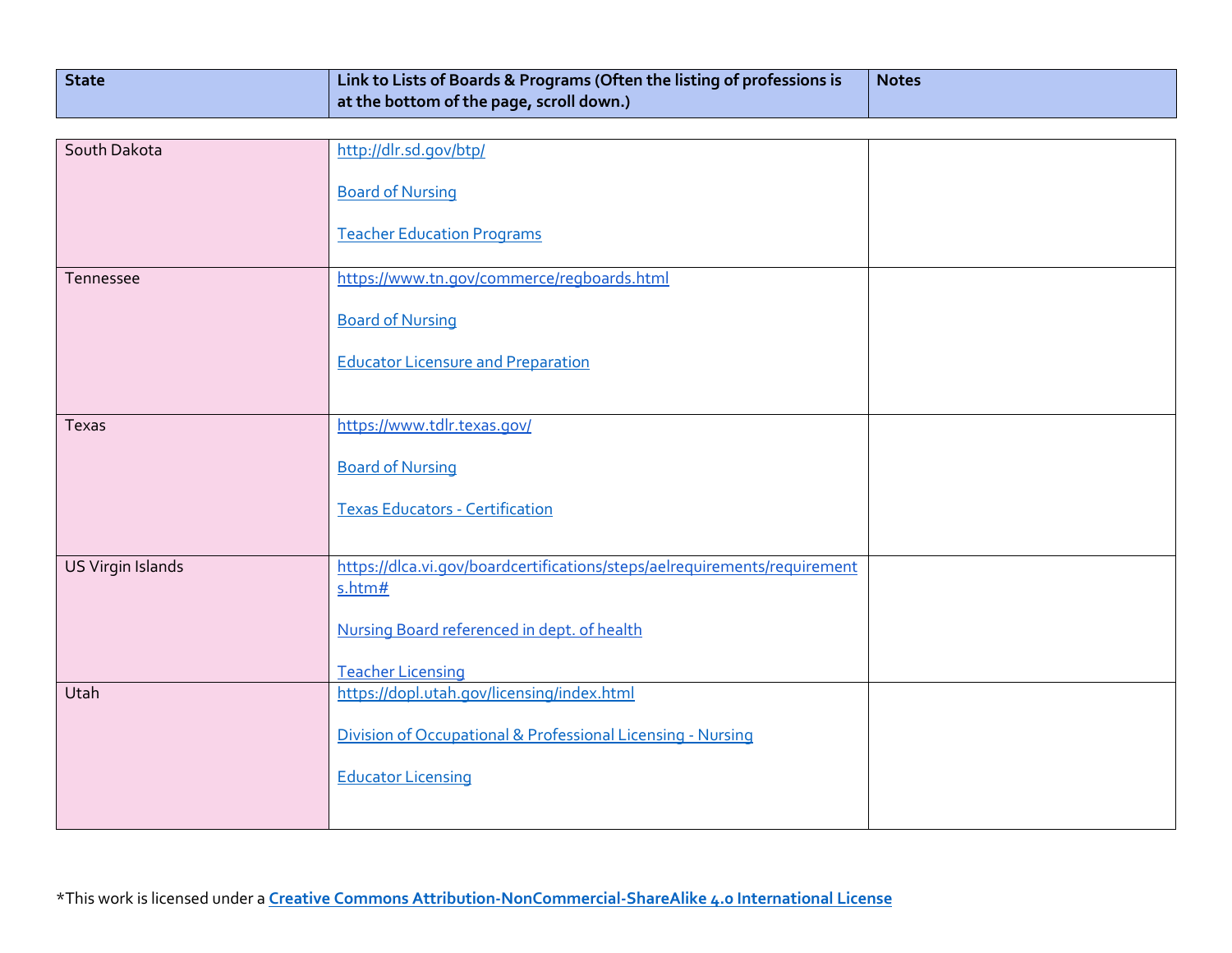| State | $\mid$ Link to Lists of Boards & Programs (Often the listing of professions is | <b>Notes</b> |
|-------|--------------------------------------------------------------------------------|--------------|
|       | $\vert$ at the bottom of the page, scroll down.)                               |              |

| Vermont       | https://sos.vermont.gov/opr/professions/                                    |                    |
|---------------|-----------------------------------------------------------------------------|--------------------|
|               | <b>Secretary of State - Nursing</b>                                         |                    |
|               |                                                                             |                    |
|               | <b>Educator Licensure</b>                                                   |                    |
| Virginia      | http://www.dpor.virginia.gov/ProfessionsAndOccupations                      |                    |
|               | <b>Board of Nursing</b>                                                     |                    |
|               | Licensure - Teaching                                                        |                    |
|               |                                                                             |                    |
| Washington    | http://www.dol.wa.gov/business/professionals.html                           |                    |
|               | <b>Nursing Commission</b>                                                   |                    |
|               | <b>Certification</b> - Teaching                                             |                    |
|               |                                                                             |                    |
| West Virginia | https://sos.wv.gov/FormSearch/Business/Documents/ProfessionalBoards.<br>pdf | This is a pdf list |
|               |                                                                             |                    |
|               | <b>RN Board</b>                                                             |                    |
|               | Office of Certification & Professional Preparation - Education              |                    |
| Wisconsin     | http://dsps.wi.gov/Licenses-Permits/Credentialing                           |                    |
|               | <b>Board of Nursing</b>                                                     |                    |
|               |                                                                             |                    |
|               | <b>Teacher Education, Professional Development, and Licensing</b>           |                    |
|               |                                                                             |                    |